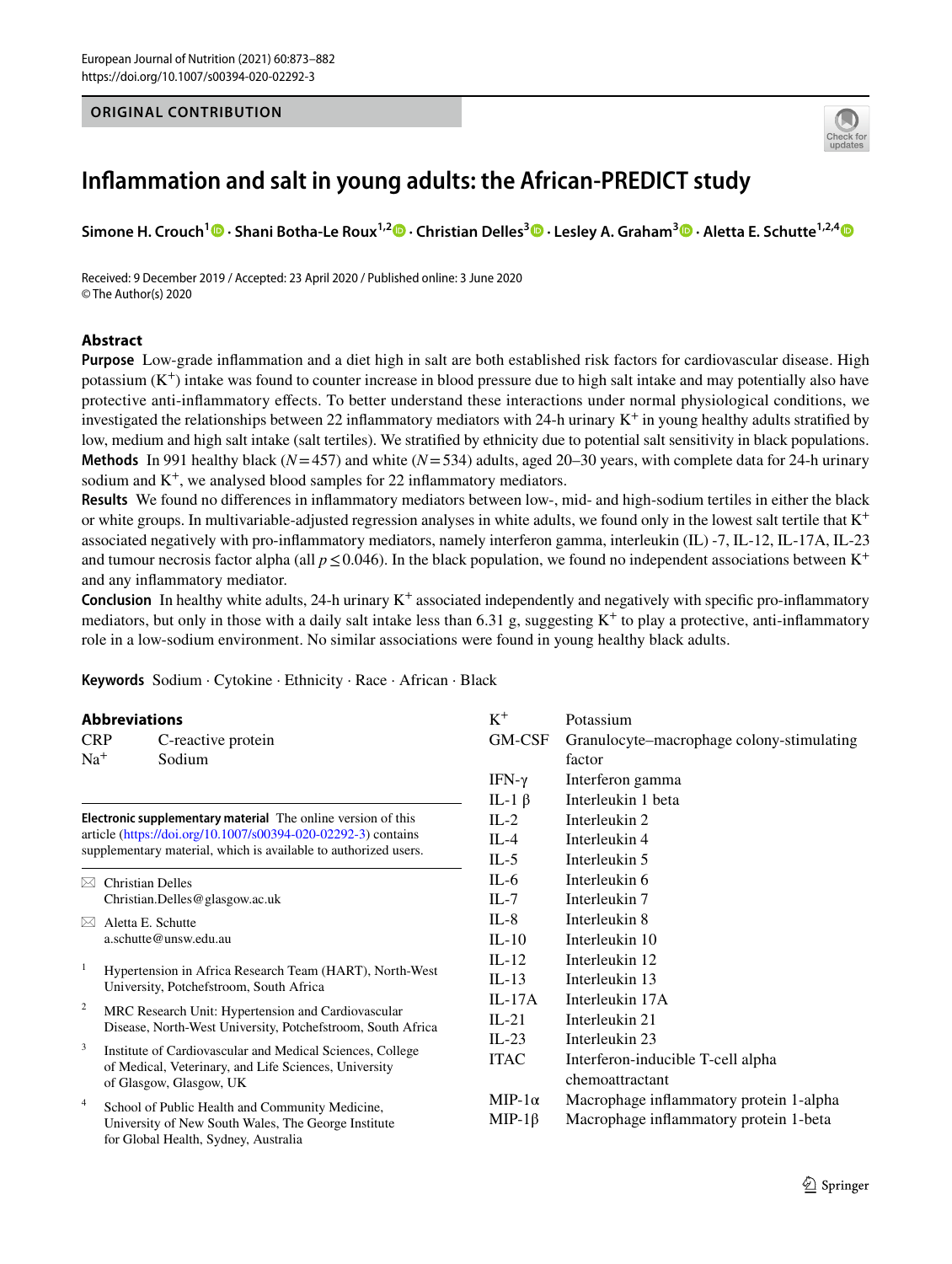| MIP-3 $\alpha$  | Macrophage inflammatory protein 3-alpha |
|-----------------|-----------------------------------------|
| $NF - \kappa B$ | Nuclear factor kappa B                  |
| $TNF\alpha$     | Tumour necrosis factor alpha            |

## **Introduction**

Infammation is involved in the development of cardiovascular disease  $[1-3]$  $[1-3]$ . Additionally, a diet high in salt  $(Na<sup>+</sup>)$  is another well-known risk factor for cardiovascular diseases, including hypertension [[4](#page-8-2)]. It was recently reported that  $Na<sup>+</sup>$  intake modulates the release of pro-infammatory mediators [\[5](#page-8-3)[–7](#page-8-4)]. These two cardiovascular risk factors may, therefore, be mechanistically involved. Interstitial  $Na<sup>+</sup>$  rapidly achieves an equilibrium with plasma, and excess  $Na<sup>+</sup>$  is then excreted by the kidneys [\[8](#page-8-5)]. However, osmotically inactive  $Na<sup>+</sup>$  can also be stored in tissues, such as the skin, which in turn leads to changes in immune cell function and increased infammation [\[9](#page-8-6)].

A diet high in potassium  $(K^+)$  intake was shown to counter the usual increase in blood pressure in response to high salt intake  $[10, 11]$  $[10, 11]$  $[10, 11]$  $[10, 11]$ . This finding suggests that a high  $K^+$  intake may have protective cardiovascular effects [\[12,](#page-8-9) [13\]](#page-8-10). As inflammation and a diet high in  $Na^+$  and low in  $K^+$  may be additive risk factors for the development of cardiovascular disease, a better understanding is required to establish the potential impact of  $K^+$  on cardiovascular health. As high  $K^+$  intake has a beneficial effect on blood pressure  $[14]$  $[14]$ , as well as cardiovascular events and mortality [[13](#page-8-10)], an additional mechanism of  $K^+$  may be its anti-inflammatory properties [\[15](#page-9-1)]. This notion is supported by a study indicating that  $K^+$  supplementation inhibited interleukin (IL) -17A production in human T lymphocytes that were induced by a salt load [[5\]](#page-8-3). However, there is limited evidence on the role of  $K^+$  in the regulation of other infammatory mediators, such as C-reactive protein (CRP), IL-6, and IL-23.

When examining  $Na<sup>+</sup>$  and  $K<sup>+</sup>$  handling, an essential factor to account for is black ethnicity. Black individuals have higher levels of sodium retention than their white counterparts [\[16](#page-9-2)]. Previous studies also reported a greater proportion of salt sensitivity in black populations [[16\]](#page-9-2). The cardiovascular risk in black populations may be further increased based on their more pro-infammatory profle when compared to white adults [[17\]](#page-9-3).

To better understand these potential mechanisms involved in the development of cardiovascular disease, we performed a hypothesis-generating work by investigating whether a detailed range of 22 pro- and anti-infammatory mediators are associated with 24-h urinary  $K^+$  in young black and white adults. We specifcally focussed on those with low, medium and high salt intake.

## **Methodology**

### **Study population**

This study forms part of the African prospective study on the early detection and identifcation of cardiovascular disease and hypertension (African-PREDICT) [\[18\]](#page-9-4). We recruited young black and white men and women, between the ages of 20 and 30 years. African-PREDICT included apparently healthy individuals who were HIVuninfected; had a screening office brachial blood pressure of<140 mmHg systolic and<90 mmHg diastolic; had no self-reported previous diagnosis or used any medication for a chronic disease; and, if female, were not currently pregnant or lactating. We analysed data of participants who were included in the baseline phase of the African-PREDICT study (*n*=1202). This study is a sub-cohort of a previously published larger cohort [[17](#page-9-3)]. Participants on anti-infammatory medication and with missing biochemical data  $(Na^+, K^+,$  and multiple inflammatory mediators) were additionally excluded resulting in a total of 991 participants. The exclusion of individuals with missing urine data ( $Na<sup>+</sup>$  and  $K<sup>+</sup>$ ) allowed for investigation of a more specifc research question.

## **Questionnaires, anthropometry and physical activity measurements**

Self-reported data with regard to demographic and lifestyle information were collected using a questionnaire. A 24-h dietary recall questionnaire was administered by a trained dietitian or nutritionist on the study day and on two subsequent days. The average daily energy intake was then calculated. Socio-economic status was calculated using a point system that was adapted from Kuppuswamy's Socioeconomic Status Scale [\[19\]](#page-9-5) for a South African environment. Height, weight and waist circumference were measured using standard methods [[18](#page-9-4)]. Body mass index (BMI) was calculated using weight  $(kg)/height (m)<sup>2</sup>$ . A compact, chest-worn accelerometric device (Actiheart4 CamNtech Ltd and CamNtech Inc, UK) was used to objectively measure physical activity over a maximum period of 7 days.

## **Ambulatory blood pressure**

Participants were also ftted with a validated 24-h brachial ambulatory blood pressure monitor  $(Card(X))$ plore<sup>®</sup> CE120, Meditech, Budapest, Hungary). The apparatus was programmed to record every 30 min during the day (06h00 to 22h00) and every hour during the night (22h00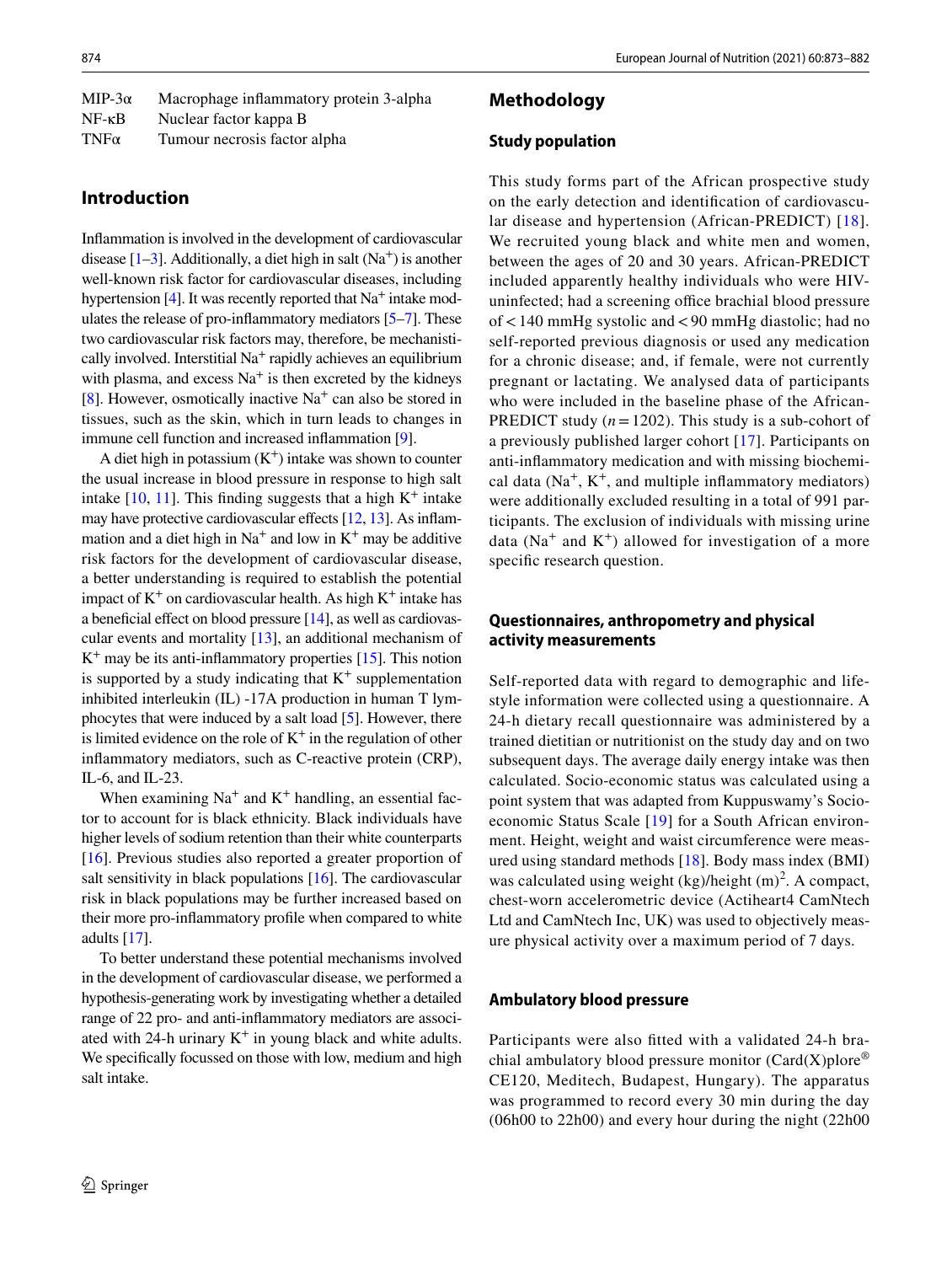to 06h00) [\[20\]](#page-9-6). Participants had a mean successful recording rate of 88%.

## **24‑h urine collection**

Participants were instructed to collect a 24-h urine sample on a day that was convenient for them and the date was noted. The frst urine of the day was to be discarded and entire urine passed thereafter was collected in the provided container, including the frst urine of the following morning (day 2). The start and fnish time were recorded. The protocol for 24-h urine collection followed the Pan American Health Organisation/World Health Organisation (PAHO/ WHO) protocol for population-level  $Na<sup>+</sup>$  determination in 24-h urine samples [[21\]](#page-9-7). Incomplete urine collections were defned as a volume less than 300 mL per 24 h and/or a 24-h creatinine excretion of  $<$  4 mmol or  $>$  25 mmol in women and  $<$  6 mmol or  $>$  30 mmol in men [\[22\]](#page-9-8).

#### **Biological sampling and biochemical analyses**

Participants fasted overnight for at least 8 h prior to attending the day of research measurements. Blood samples were collected from the median cubital vein. The samples were prepared according to the standardised protocol of the African-PREDICT study and stored at  $-80$  °C until analysis [\[18\]](#page-9-4).

Urinary  $Na^+$ ,  $K^+$  and chloride were measured by means of ion-selective electrode potentiometry on the Cobas Integra<sup>®</sup> 400 plus (Roche, Basel, Switzerland), and creatinine concentrations were measured using the Creatinine Jafé Gen.2 reagent (Roche, Basel, Switzerland). Daily urinary Na+ and  $K^+$  excretion (mmol/day) were calculated by multiplying the  $Na<sup>+</sup>, K<sup>+</sup>$  and creatinine concentrations (mmol/L) of the 24-h urine by the total 24-h volume of urine (in litres). Daily salt intake was estimated from the 24-h urinary  $Na<sup>+</sup>$  excretion by converting Na<sup>+</sup> in mmol to mg: Na<sup>+</sup> (mmol) $\times$ 23=Na<sup>+</sup> (mg)  $[23]$  $[23]$  and then applying the conversion: 1 g salt  $(NaCl) = 390$  mg Na<sup>+</sup> [[23\]](#page-9-9).

A MILLIPEX Map Human High Sensitivity T-Cell Magnetic Bead Panel (EMD Millipore, Merck, MO, USA) was used to analyse 21 cytokines. This multiplex panel was analysed using Luminex xMAP technology on the Luminex 200™ analyser.

Serum samples were analysed for high-sensitivity CRP, total cholesterol, low- and high-density lipoprotein cholesterol, glucose and γ-glutamyltransferase (GGT) (Cobas Integra® 400plus, Roche, Basel, Switzerland). Serum creatinine concentrations were measured using the Creatinine Jafé Gen.2 reagent (Roche, Basel, Switzerland). Estimated creatinine clearance was determined using the Cockroft–Gault formula (Men  $[(140 - age) \times weight in kg \times$ 1.23]/serum creatinine or women  $[(140 - age) \times weight in$   $kg \times 1.04$ /serum creatinine). Estimated glomerular filtration rate (eGFR) was calculated using the Chronic Kidney Disease-Epidemiology (CKD-EPI) formula, without race in the equation, as the correction for race is not suggested for a South African population [\[24](#page-9-10), [25](#page-9-11)]. Serum cotinine was analysed using a chemiluminescence method on the Immulite (Siemens, Erlangen, Germany) apparatus.

## **Statistical analyses**

IBM®, SPSS® version 24 (IBM Corporation, Armonk, New York) was used for data analysis. GraphPad Prism 5.03 (GraphPad Software, San Diego) was used to develop all graphs. Continuous variables were inspected for normality using *Q*–*Q* plots as well as inspection of skewness and kurtosis. Variables with non-Gaussian distributions were logarithmically transformed. To substantiate the analyses by ethnicity, we investigated the interactions of ethnicity on the relationship between  $Na<sup>+</sup>$ ,  $K<sup>+</sup>$  and the full range of pro- and anti-infammatory mediators. Based on the interactions, we divided our groups by ethnicity (Online Resource Table S1). Pro- to anti-infammatory ratios were calculated based on the literatures [\[26,](#page-9-12) [27](#page-9-13)], and new ratios were suggested based on instances where pro-infammatory mediators were higher and anti-infammatory mediators were lower in the black and white groups. *T* test and Chi-square test were used to compare the profles of black and white participants. We further divided our groups by  $Na<sup>+</sup>$  tertiles, refecting low, medium and high salt intake. Partial correlations and backward stepwise multiple regression were used to determine the relationship between  $K^+$  and pro- and antiinfammatory mediators. Partial correlations were adjusted for age, sex and waist circumference. Variables included in backward stepwise multiple regression models were:  $K^+$ , age, socio-economic status, AEE, waist circumference, total cholesterol, eGFR, cotinine, GGT, glucose and sex. In sensitivity analyses, we also determined whether components of the renin–angiotensin–aldosterone system contribute to the model. Multiple regression analyses displayed the last model in which potassium remained.

## **Results**

The general characteristics of the participants (*n*=991) are shown in Table [1](#page-3-0)*.* The black and white groups were similar in age (24.5 years;  $p=0.92$ ) with an equal distribution in sex  $(p=0.71)$ . When viewing the detailed inflammatory mediator profle of the two groups, the black group had higher pro-to-anti-infammatory ratios than their white counterparts (*p*≤0.021) as was seen in a previous study in this population [[17\]](#page-9-3).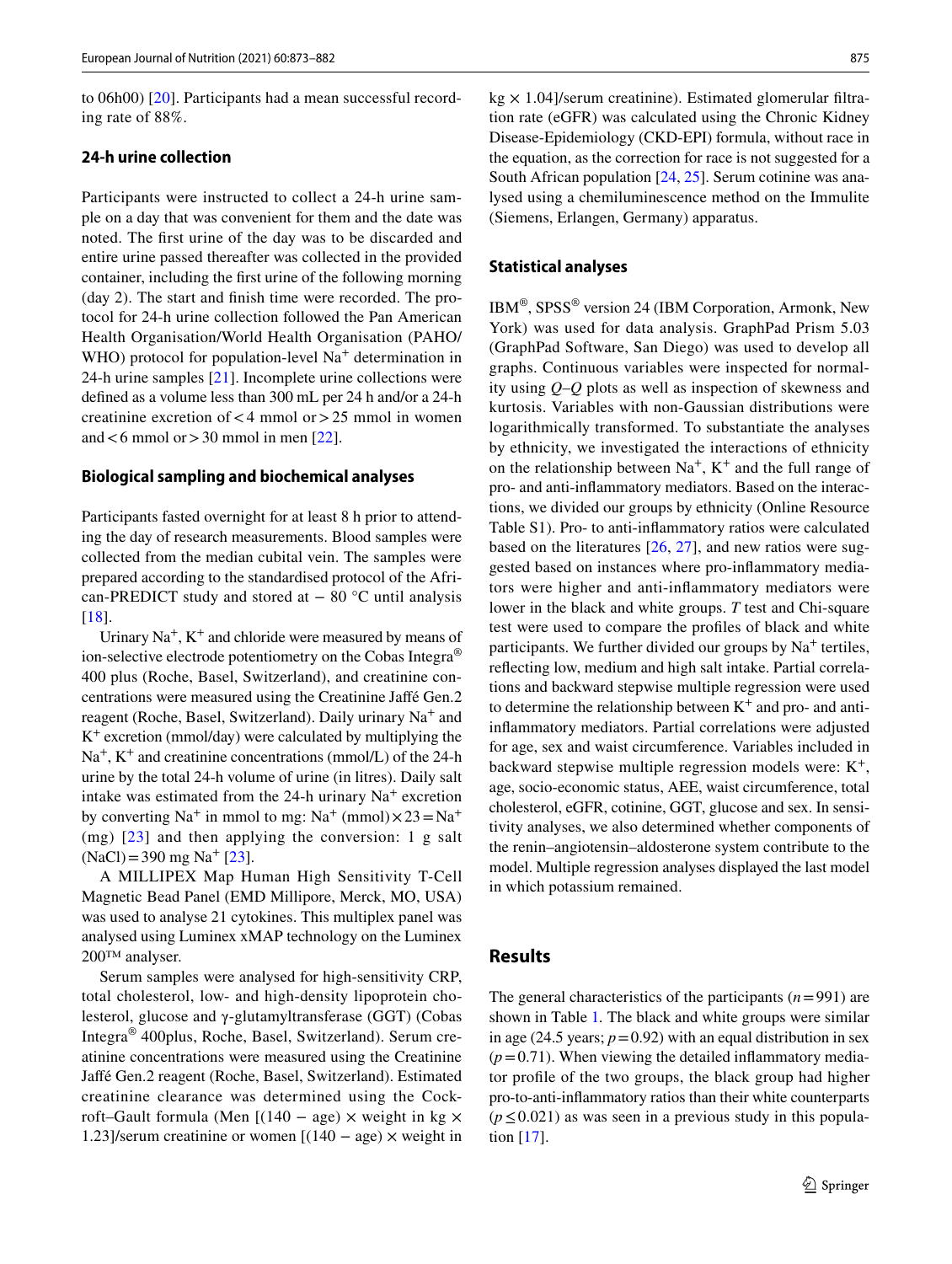<span id="page-3-0"></span>

| Table 1 Characteristics of<br>young black and white adults |                                   | Black $(n=457)$   | White $(n=534)$   | $\boldsymbol{p}$ |
|------------------------------------------------------------|-----------------------------------|-------------------|-------------------|------------------|
|                                                            | Age, years                        | $24.5 \pm 3.12$   | $24.5 \pm 3.04$   | 0.94             |
|                                                            | Male, $n$ $(\%)$                  | 227 (49.7)        | 259 (48.5)        | 0.71             |
|                                                            | Socio-economic Status             |                   |                   |                  |
|                                                            | Low, $n(\%)$                      | 264 (57.8)        | 109(20.4)         | < 0.001          |
|                                                            | Middle, $n$ $(\%)$                | 123 (26.9)        | 163(30.5)         |                  |
|                                                            | High, $n$ $(\%)$                  | 70(15.3)          | 262(49.1)         |                  |
|                                                            | Body composition                  |                   |                   |                  |
|                                                            | Body mass index $(kg/m2)$         | 24.2 (17.8; 36.2) | 25.0 (18.9; 35.1) | 0.014            |
|                                                            | Waist circumference (cm)          | 77.6 (63.5; 98.5) | 81.5 (64.9; 107)  | < 0.001          |
|                                                            | 24-h urine analysis               |                   |                   |                  |
|                                                            | $Na+$ (mmol/day)                  | 134 (44.5; 353)   | 130 (45.5; 294)   | 0.47             |
|                                                            | Salt (NaCl g/day)                 | 7.88 (2.62; 20.8) | 7.67(2.68; 17.3)  | 0.47             |
|                                                            | Above 5 g salt/day, $n$ (%)       | 364 (79.6)        | 431 (80.7)        | 0.68             |
|                                                            | $K^+$ (mmol/day)                  | 34.5 (12.7; 98.6) | 49.7 (22.3; 107)  | < 0.001          |
|                                                            | Below 90 mmol/day $K^+$ , $n$ (%) | 441 (94.3)        | 460 (88.3)        | 0.001            |
|                                                            | $Na^+/K^+$                        | 3.94 (1.93; 7.85) | 2.59(1.09; 5.37)  | < 0.001          |
|                                                            | Inflammatory markers              |                   |                   |                  |
|                                                            | Pro-inflammatory                  |                   |                   |                  |
|                                                            | $CRP$ (mg/L)                      | 1.02(0.10; 12.0)  | 0.75(0.08; 7.13)  | 0.001            |
|                                                            | Fractalkine (pg/mL)               | 28.1 (10.3; 74.4) | 29.7 (10.8; 74.3) | 0.15             |
|                                                            | IFN- $\gamma$ (pg/mL)             | 6.84(1.65; 22.0)  | 7.83(1.61; 22.2)  | 0.012            |
|                                                            | IL-1 $\beta$ (pg/mL)              | 0.98(021; 3.72)   | 1.10(0.27; 3.70)  | 0.031            |
|                                                            | IL-2 $(pg/mL)$                    | 0.76(0.13; 3.88)  | 0.84(0.16; 3.95)  | 0.16             |
|                                                            | IL-7 $(pg/mL)$                    | 5.71 (1.37; 19.3) | 5.63(1.16; 18.6)  | 0.80             |
|                                                            | IL-8 $(pg/mL)$                    | 1.75(0.44; 6.91)  | 1.88(0.47; 8.11)  | 0.16             |
|                                                            | IL-12 $(pg/mL)$                   | 1.74(0.36; 6.51)  | 1.97(0.45; 6.72)  | 0.027            |
|                                                            | IL-17 A $(pg/mL)$                 | 3.18 (0.64; 14.2) | 3.53(0.64; 14.1)  | 0.088            |
|                                                            | IL-23 (pg/mL)                     | 118 (14.6; 609)   | 134 (12.9; 668)   | 0.10             |
|                                                            | ITAC (pg/mL)                      | 4.77 (1.50; 18.0) | 3.64(1.40; 11.5)  | < 0.001          |
|                                                            | MIP-1 $\alpha$ (pg/mL)            | 9.84 (2.98; 28.4) | 10.3 (2.86; 27.4) | 0.34             |
|                                                            | MIP-1 $\beta$ (pg/mL)             | 7.21(2.87; 15.7)  | 7.28(2.93; 16.4)  | 0.76             |
|                                                            | MIP-3 $\alpha$ (pg/mL)            | 2.13 (0.56; 7.68) | 1.87(0.48; 5.77)  | 0.015            |
|                                                            | TNF- $\alpha$ (pg/mL)             | 1.60(0.42; 5.29)  | 1.79(0.49; 5.76)  | 0.024            |
|                                                            | Anti-inflammatory                 |                   |                   |                  |
|                                                            | IL-4 $(pg/mL)$                    | 44.2 (7.97; 166)  | 44.6 (8.29; 154)  | 0.88             |
|                                                            | IL-5 $(pg/mL)$                    | 0.89(0.22; 3.90)  | 1.01(0.26; 4.03)  | 0.025            |
|                                                            | IL-10 $(pg/mL)$                   | 4.37 (0.94; 20.2) | 5.38 (1.13; 21.2) | < 0.001          |
|                                                            | IL-13 $(pg/mL)$                   | 3.89(0.58; 23.3)  | 4.98 (0.67; 31.4) | 0.001            |
|                                                            | Pro- and anti-inflammatory        |                   |                   |                  |
|                                                            | IL-6 $(pg/mL)$                    | 1.87(0.25; 10.3)  | 2.34(0.31; 13.2)  | 0.002            |
|                                                            | IL-21 $(pg/mL)$                   | 1.31(0.21; 6.05)  | 1.47(0.26; 6.47)  | 0.088            |
|                                                            | GM-CSF (pg/mL)                    | 7.34 (1.19; 32.6) | 8.59 (1.23; 38.0) | 0.020            |
|                                                            | Pro-to-anti inflammatory ratios   |                   |                   |                  |
|                                                            | $IL-6/IL-10$                      | 0.29(0.04; 2.62)  | 0.16(0.03; 1.22)  | < 0.001          |
|                                                            | IL-1 $\beta$ /IL-10               | 0.22(0.08; 0.73)  | 0.20(0.07; 0.52)  | 0.021            |
|                                                            | $TNF-\alpha/IL-10$                | 0.37(0.16; 0.97)  | 0.34(0.15; 1.01)  | 0.005            |
|                                                            | CRP/IL-10                         | 0.23(0.01; 4.63)  | 0.14(0.01; 2.36)  | < 0.001          |
|                                                            | $MIP-1\alpha/IL-10$               | 2.20(0.72; 7.04)  | 1.84(0.61; 5.90)  | < 0.001          |
|                                                            | ITAC/IL-4                         | 0.11(0.02; 0.82)  | 0.08(0.02; 0.67)  | < 0.001          |
|                                                            | ITAC/IL-5                         | 5.42 (1.16; 29.4) | 3.61(0.78; 18.1)  | < 0.001          |
|                                                            | ITAC/IL-10                        | 1.10(0.29; 6.78)  | 0.68(0.22; 3.05)  | < 0.001          |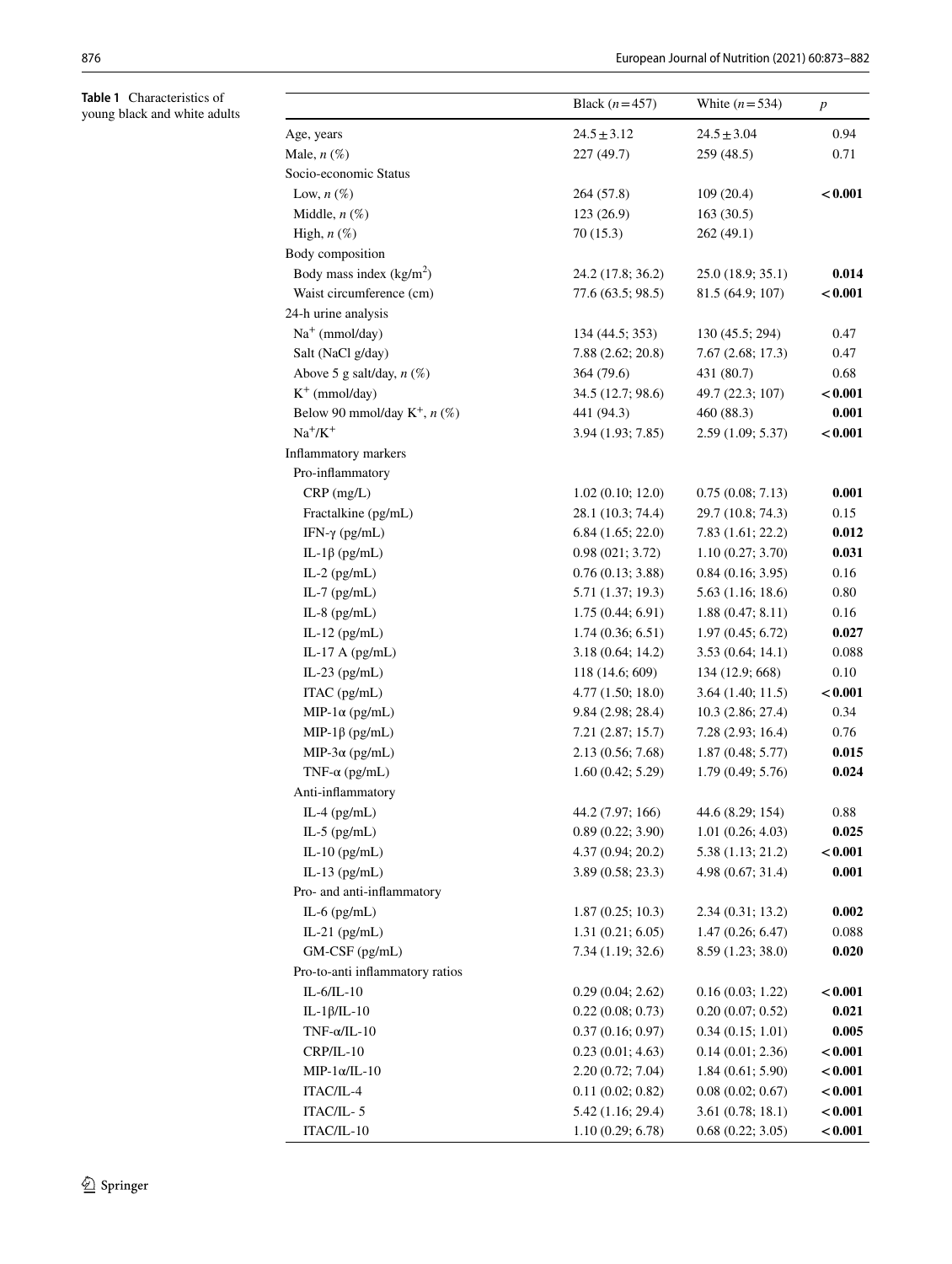| Table 1 (continued) |                                              | Black $(n=457)$  | White $(n=534)$  | $\boldsymbol{p}$ |
|---------------------|----------------------------------------------|------------------|------------------|------------------|
|                     | ITAC/IL-13                                   | 1.24(0.18; 9.64) | 0.73(0.10; 5.90) | < 0.001          |
|                     | <b>Biochemical markers</b>                   |                  |                  |                  |
|                     | Total cholesterol (mmol/L)                   | $3.49 \pm 0.98$  | $3.98 \pm 1.31$  | < 0.001          |
|                     | $HDL-C$ (mmol/L)                             | $1.14 \pm 0.38$  | $1.16 \pm 0.45$  | 0.58             |
|                     | $LDL-C$ (mmol/L)                             | 2.09(1.01; 3.82) | 2.42(1.18; 4.39) | < 0.001          |
|                     | Triglycerides (mmol/L)                       | 0.63(0.31; 1.35) | 0.79(0.33; 2.05) | < 0.001          |
|                     | Glucose (mmol/L)                             | $3.91 \pm 1.05$  | $4.23 \pm 1.11$  | < 0.001          |
|                     | eGFR $(mL/min/1.73m2)$                       | $123 \pm 16.8$   | $117 \pm 20.3$   | < 0.001          |
|                     | Estimated creatinine clearance (mL/min)      | 138 (87.0; 235)  | 147 (88.7; 262)  | 0.001            |
|                     | Creatinine clearance (mL/min)                | 123 (56.4; 281)  | 128 (52.8; 311)  | 0.28             |
|                     | Plasma renin activity surrogate              | 63.2 (11.3; 267) | 127 (38.8; 346)  | < 0.001          |
|                     | Angiotensin II (pg/mL)                       | 47.6 (8.51; 197) | 94.2 (29.3; 257) | < 0.001          |
|                     | Aldosterone (pg/mL)                          | 24.7(5.00; 96.5) | 52.3 (10.1; 223) | < 0.001          |
|                     | Ambulatory BP (mmHg)                         |                  |                  |                  |
|                     | 24 h SBP                                     | $116 \pm 8.86$   | $118 + 9.94$     | < 0.001          |
|                     | 24 h DBP                                     | $68.7 \pm 5.73$  | $68.5 \pm 5.85$  | 0.62             |
|                     | Health behaviours                            |                  |                  |                  |
|                     | Serum cotinine (ng/mL)                       | 3.66 (1.00; 349) | 3.13(1.00; 306)  | 0.27             |
|                     | Self-reported tobacco use, $n$ (%)           | 110(24.1)        | 116(21.7)        | 0.37             |
|                     | $\gamma$ -glutamyltransferase (U/L)          | 22.0(8.62; 66.4) | 14.7(5.40; 48.3) | < 0.001          |
|                     | Self-reported alcohol use, $n$ (%)           | 236(52.4)        | 292(54.8)        | 0.46             |
|                     | Hormonal contraceptive use, $n$ (% of women) | 105(46.5)        | 112(41.0)        | 0.22             |
|                     | Energy expenditure                           |                  |                  |                  |
|                     | TEE (kcal/day)                               | $2218 \pm 394$   | $2355 \pm 497$   | < 0.001          |
|                     | AEE (kcal/day)                               | $430 \pm 219$    | $406 \pm 204$    | 0.12             |
|                     | Reported energy intake                       |                  |                  |                  |
|                     | Energy intake (kcal/day)                     | $2097 \pm 806$   | $2083 \pm 710$   | 0.82             |

Bold values indicate  $p < 0.05$ . Data presented as mean $\pm$ SD; or geometric mean 95 CI. Granulocyte– macrophage colony-stimulating factor (GM-CSF), interferon gamma (IFN-γ), interleukin 1 beta (IL-1β), interleukin 2 (IL-2), Interleukin 4 (IL-4), interleukin 5 (IL-5), interleukin 6 (IL-6), interleukin 7 (IL-7), interleukin 8 (IL-8), interleukin 10 (IL-10), interleukin 12 (IL-12), interleukin 13 (IL-13), interleukin 17A (IL-17A), interleukin 21 (IL-21), interleukin 23 (IL-23), interferon-inducible T-cell alpha chemoattractant (ITAC), macrophage infammatory protein 1-alpha (MIP-1α), macrophage infammatory protein 1-beta (MIP-1β), Macrophage infammatory protein 3-alpha (MIP-3α) and tumour necrosis factor alpha (TNFα), SBP, systolic blood pressure; DBP, diastolic blood pressure; BMI, body mass index; HDL-C high density lipoprotein cholesterol; LDL-C, low density lipoprotein chole sterol

There were no ethnic differences for  $Na<sup>+</sup>$  excretion  $(p=0.47)$ , but black participants had lower urine levels of  $K^+$ , with 94% black and 88% white participants having  $K^+$ levels below recommended levels [\[28\]](#page-9-14). Black participants had higher Na<sup>+</sup>/K<sup>+</sup> ratios ( $p < 0.001$ ) than the white group.

We determined the diferences in infammatory mediator concentrations according to  $Na<sup>+</sup>$  tertiles (Online Resource Table S2). For all infammatory mediators, there were generally no diferences.

To establish whether a relationship exists between Na<sup>+</sup> or  $K^+$  with inflammatory mediators, we performed partially adjusted regression analyses in the total group as well as black and white groups separately (adjusted for age, sex and waist circumference as well as ethnicity in the total group) (Online Resource Table S3). These analyses yielded minimal correlations mostly with  $K^+$  as indicated in detail in Online Resource Table S3*.*

Due to previous reports indicating the importance of  $\text{Na}^+\text{/}$  $K^+$  balance [[29](#page-9-15)], we then performed partial correlations between  $K^+$  and inflammatory mediators in the groups stratifed by Na+ tertiles. In whites, we found several prominent results in the lowest  $Na<sup>+</sup>$  tertile (T1). These include positive correlations between  $K^+$  and both interferon-inducible T-cell alpha chemoattractant (ITAC)/IL-5 and ITAC/IL-10. In T1, we also found negative correlations between  $K^+$  and interferon gamma (IFN-γ), IL-1β, IL-5, IL-6, IL-7, IL-8, IL-12, IL-17A, IL-21, IL-23, macrophage infammatory protein 3-alpha (MIP-3 $\alpha$ ) and tumour necrosis factor alpha (TNF- $\alpha$ ). Additionally, in the middle tertile (T2), K<sup>+</sup> correlated inversely with IL-4 (Online Resource Fig. S1). In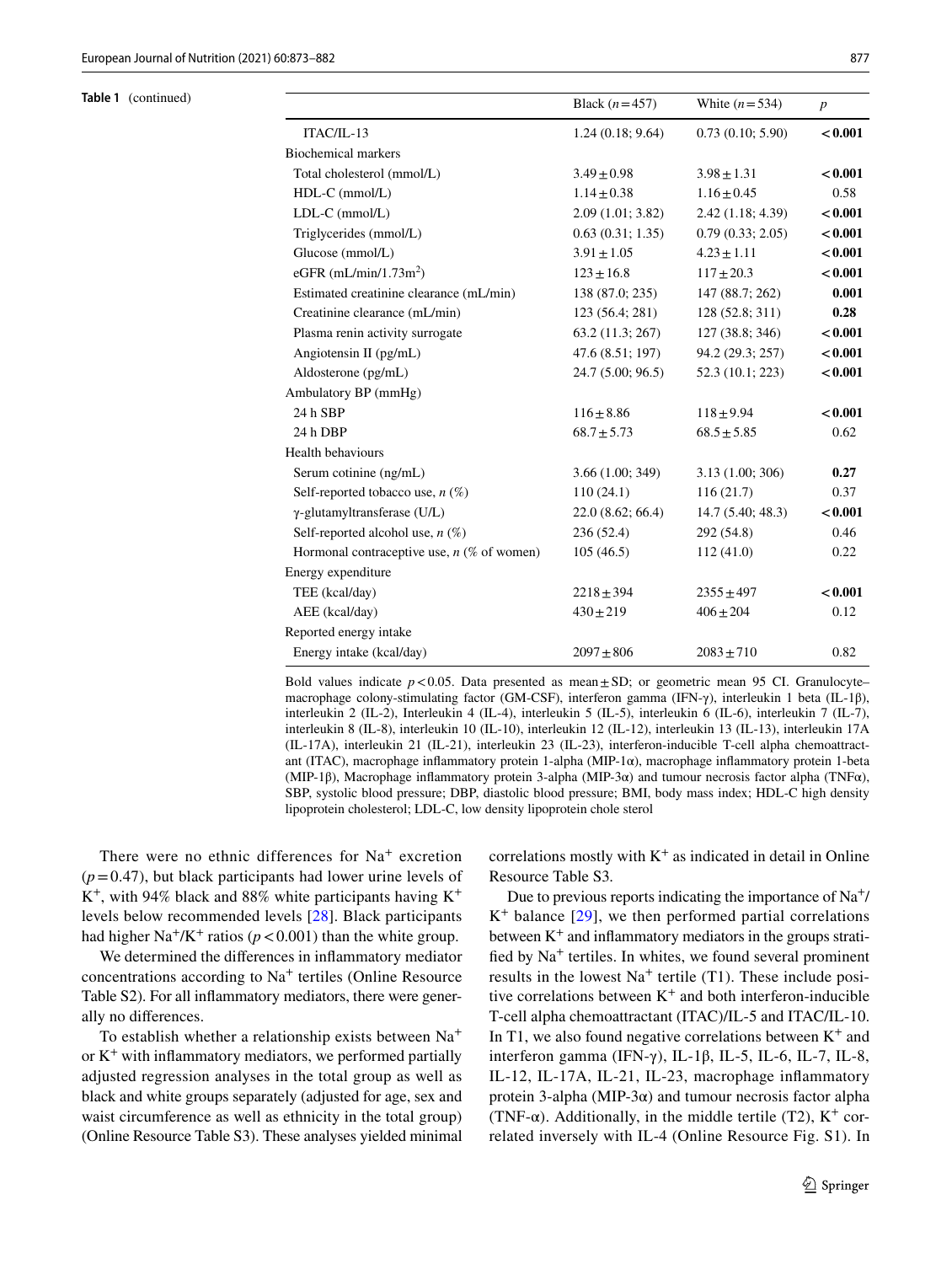

<span id="page-5-0"></span>**Fig. 1** Multi-variable adjusted regression analyses showing the relationship between inflammatory mediators and  $K^+$  within each  $Na^+$ tertile in white adults. Each model was adjusted for: age, sex, socio-

fully adjusted regression analyses (Fig. [1](#page-5-0)), these fndings were confirmed where  $K^+$  associated negatively with the pro-infammatory mediators IFN-γ, IL-7, IL-12, IL-17A, IL-23 and TNF- $\alpha$ , but only in the lowest Na<sup>+</sup> tertile T1 (all *p*≤0.046).

In the black population, with partial correlations, we found in the highest  $Na<sup>+</sup>$  tertile (T3) positive correlations between  $K^+$  and both ITAC and IL-5, and negative

economic status, waist circumference, total cholesterol, glucose, gamma glutamyltransferase, cotinine, estimated glomerular fltration rate, activity energy expenditure.  $\frac{h}{p}$  < 0.05

correlations in the lowest tertile (T1) with ITAC/IL-4 and ITAC/IL-5 (all  $p \le 0.046$ ) (Online Resource Fig. S2). However, these results lost signifcance in fully adjusted regression analyses (Fig. [2](#page-6-0)). We examined renin, angiotensin II and aldosterone's impact on the model, all of which exhibited no efect (results not shown). We additionally examined the relationship between  $Na<sup>+</sup>$  and inflammatory mediators, stratified by  $Na<sup>+</sup>$ , but found no significant correlations.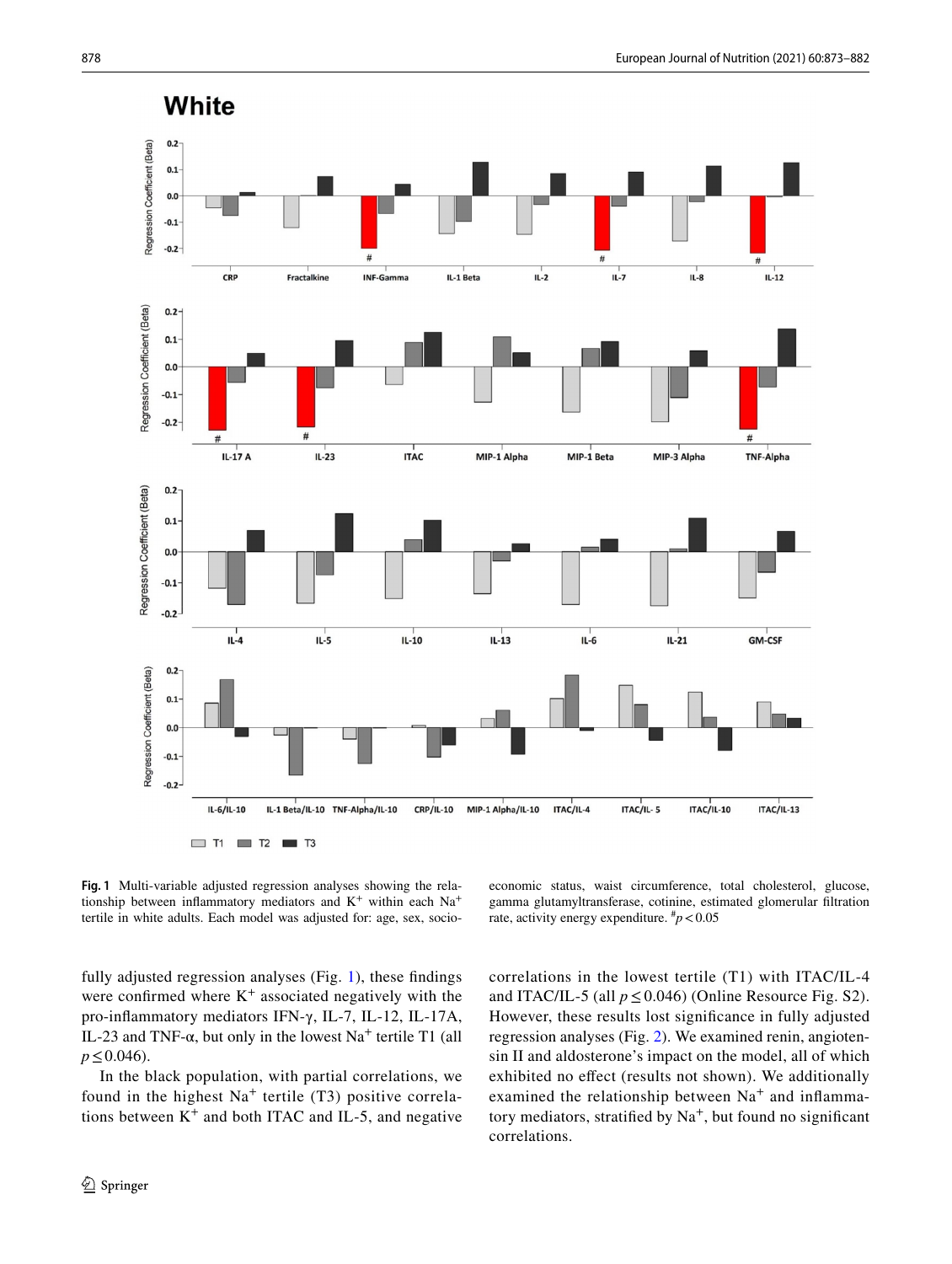

<span id="page-6-0"></span>**Fig. 2** Multi-variable adjusted regression analyses showing the relationship between inflammatory mediators and  $K^+$  within each  $Na^+$ tertile in black adults. Each model was adjusted for: age sex, socio-

# **Discussion**

Low-grade systemic inflammation and  $Na<sup>+</sup>$  are both risk factors for the development of cardiovascular disease [[1–](#page-8-0)[4](#page-8-2)]. It has been suggested that  $K^+$  may provide a protective anti-inflammatory effect [[15\]](#page-9-1). Therefore, to better understand the possible mechanisms through which a high-salt environment may predispose one to higher cardiovascular disease risk (potentially due to the loss of the 'protective'

economic status, waist circumference, total cholesterol, glucose, gamma glutamyltransferase, cotinine, estimated glomerular fltration rate, activity energy expenditure.  $\frac{h}{p}$  < 0.05

anti-inflammatory role of  $K^+$ ), we examined the relationships between a detailed range of infammatory mediators and 24-h urinary  $K^+$ , in those with low, medium and high salt intake. When we stratifed 991 young healthy black and white participants by  $Na<sup>+</sup>$  excretion tertiles, we found negative independent relationships between urinary  $K^+$  and six pro-infammatory mediators IFN-γ, IL-7, IL-12, IL-17A, IL-23 and TNF- $\alpha$ , but only in white adults and only in those within the lowest  $Na<sup>+</sup>$  tertile (with an equivalent of 4.21)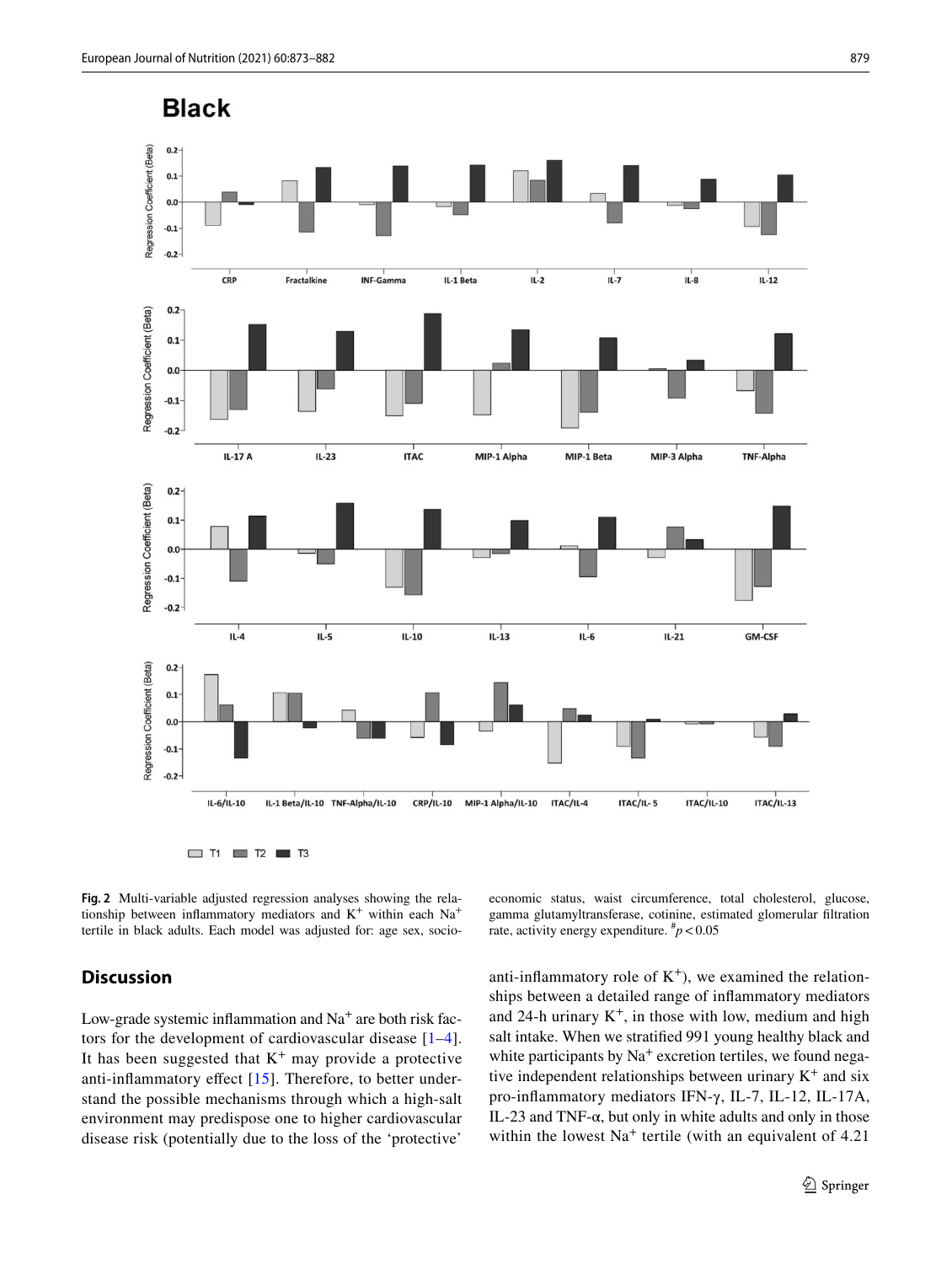[0.63–6.31] g salt intake/day). These findings suggest that  $K^+$  may exert protective anti-inflammatory functions, but only in individuals with a low salt intake as refected by the 24-h urinary  $Na<sup>+</sup>$  excretion.

Previous studies have shown that a diet high in  $Na<sup>+</sup>$  stimulates an infammatory response [[6](#page-8-11), [8](#page-8-5), [30\]](#page-9-16). In healthy human participants participating in the Mars520 study, Titze et al*.* found an increase in the pro-infammatory mediators IL-6 and IL-23, as well as a decrease in the anti-infammatory mediator IL-10 in those on a high-salt diet [\[7\]](#page-8-4).

In support of our fndings of several negative relationships between pro-inflammatory mediators and urinary  $K^+$ , it was found that rats on a  $K^+$ -supplemented diet had suppressed renal infammation [[15\]](#page-9-1). This was evident by a decrease in macrophage infltration and nuclear factor kappa B (NF-κB), as well as a lower expression of cytokines [\[15](#page-9-1)]. In addition, a study involving healthy humans found  $K^+$  supplementation to have an inhibiting efect on the production of IL-17A by T lymphocytes induced by salt loading [[5](#page-8-3)]. One potential mechanism through which  $K^+$  may suppress infammation is via its anti-oxidant efect [[5\]](#page-8-3). Increase in extracellular  $K^+$  leads to elevated membrane-Na<sup>+</sup> pump activity [\[31](#page-9-17)]. This in turn results in hyperpolarization and ultimately a reduction in oxidase activity  $[31]$ . A second proposed mechanism is via  $K^+$  inhibiting the effects of Na<sup>+</sup> on mitogen-activated protein kinase p38 which, when activated, leads to an immune response [\[5](#page-8-3)]. It has also been suggested that  $K^+$  may suppress the activation of NF- $\kappa$ B, which is involved in regulating genes relating to infammation in the kidneys [[15,](#page-9-1) [32,](#page-9-18) [33](#page-9-19)].

When we examined the relationship between  $K^+$  and infammation, inverse relationships were seen with proinfammatory mediators, but not with anti-infammatory mediators. This suggests a potential role of  $K^+$  in proinfammatory processes. What is of particular interest is that this protective association is only seen in the lowest  $Na<sup>+</sup>$  tertile, with an average salt intake of 4.21 (0.63–6.31) g/day (or  $10.7-107$  mmol Na<sup>+</sup>/day). The mean intake for the second and third  $Na<sup>+</sup>$  tertiles in the white group were 8.13 (6.31–10.0) g salt/day and 13.9 (10.0–50.1) g salt/day, respectively. These findings suggest that once  $Na<sup>+</sup>$  intake exceeds the levels of the first  $Na<sup>+</sup>$  tertile, or when the  $Na<sup>+</sup>/$  $K^+$  equilibrium becomes significantly imbalanced, the protective effect of  $K^+$  may be lost. This may imply that while it is important to maintain an acceptable  $Na^+/K^+$  ratio, it is also of importance to do so at the recommended levels. Our fndings, thus, suggest a loss of mediation of pro-infammatory mediators by  $K^+$  in individuals with increased Na<sup>+</sup> intake.

As previously mentioned, it is also important to consider the role of ethnicity on the relationship between infammatory mediators,  $K^+$  and Na<sup>+</sup>. While numerous studies have examined diferences in infammation between ethnic groups, global fndings remain contradictory [\[34](#page-9-20)]. However, multiple studies performed in South African populations have found that black individuals display higher levels of pro-infammatory markers and an overall more pro-infammatory profile  $[17, 35-37]$  $[17, 35-37]$  $[17, 35-37]$  $[17, 35-37]$ . When examining Na<sup>+</sup>, previous studies found that black adults have a predisposition for higher  $Na<sup>+</sup>$  retention [[16](#page-9-2)]. Based on previous reports, looking at salt sensitivity, black populations also have a greater response in blood pressure to  $Na<sup>+</sup> [38]$  $Na<sup>+</sup> [38]$  $Na<sup>+</sup> [38]$ . Regardless, research into the role of  $Na<sup>+</sup>$  and  $K<sup>+</sup>$  in inflammation in any populations, but particularly black populations, is limited. While some studies have, to a limited extent, examined the role of  $K^+$  in inflammation [\[5,](#page-8-3) [15](#page-9-1)], to the best of our knowledge, none have examined this relationship stratifed by ethnicity. This is of importance as studies have found ethnic diferences in  $K^+$  excretion, with black populations being found to excrete less  $K^+$  than their white counterparts even when intake is matched [\[39](#page-9-24)].

Our findings were only present in the white group. Although, a previous study found that  $K^+$  supplementation protects against an increase in blood pressure in black populations in response to a salt load [\[10\]](#page-8-7). In our study with the focus on infammation, this potentially protective efect on blood pressure was not seen in terms of potential anti-infammatory efects. It is unknown whether this lack of association in the black group may be due to the efects of salt sensitivity. It should, however, be taken into account that the black group had particularly low urinary  $K^+$  levels. Only 6% of the black population had a  $K^+$  intake above the recommended minimum of 90 mmol/day [\[28](#page-9-14)], which may be a reason for the lack of association in this group. While protective associations are seen in the white adults, their mean  $K^+$  intake was also below the recommended daily  $K^+$  intake, albeit to a lesser extent than the black population. It would certainly be worth investigating whether an increase in  $K^+$ intake in both groups would result in greater anti-infammatory responses. However, it is important to note that an increase in  $K^+$  levels should not be achieved by increasing calorie intake, but rather through the consumption of foods high in  $K^+$ , such as fruits and vegetables [[40\]](#page-9-25).

A strength of our study is the absence of pre-existing chronic diseases, which gave us the opportunity to test our hypotheses in adults without an infuence from pathology. Additionally, our study included a large panel of pro- and anti-infammatory mediators which were analysed with a high-sensitivity kit. Although we included the renin–angiotensin–aldosterone system components in regression models, which yielded no contributory fndings, the renin–angiotensin–aldosterone system is likely to be very important perhaps in those who have developed hypertension. In terms of limitations, the use of a single collection of 24‐h urine does not account for day-to-day variations in  $Na<sup>+</sup>$  and  $K<sup>+</sup>$ excretion.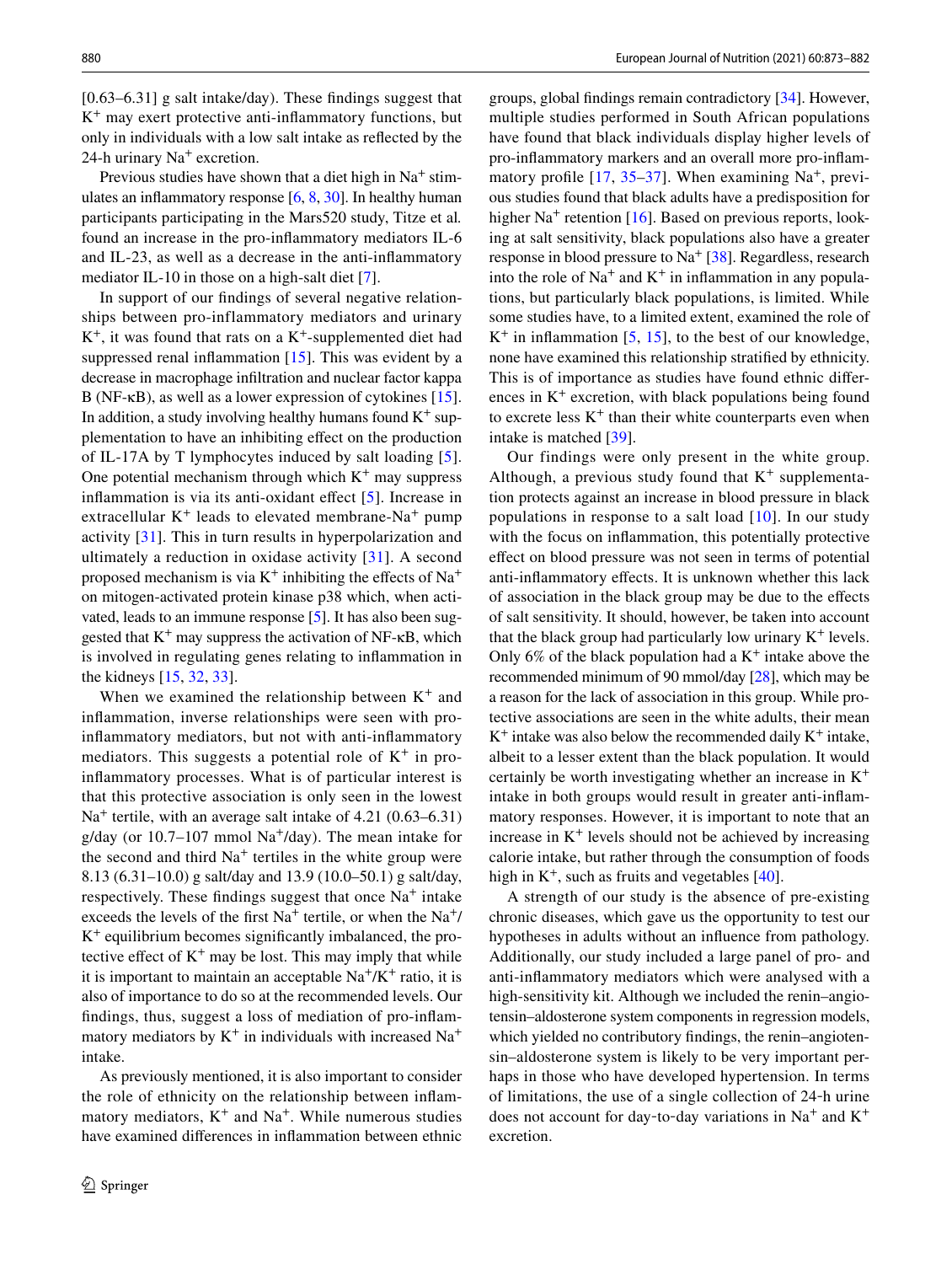In conclusion, in young apparently healthy white adults, we found signifcant negative relationships between 24-h urinary  $K^+$  and specific pro-inflammatory mediators, but only in those with a daily salt intake of less than 6.31 g. Our results suggest that  $K^+$  may play a protective, anti-inflammatory role in a low-sodium environment.

**Acknowledgements** The authors are grateful to all individuals participating voluntarily in the study. The dedication of the support and research staff as well as students at the Hypertension Research and Training Clinic at the North-West University. Merck's Donald Innes and Robert Hardcastle are also duly acknowledged.

**Author contributions** SHC, SBL and AES contributed to the conception or design. SHC, SBL, CD, LAG, AES contributed to the acquisition, analysis, or interpretation of data. SHC drafted the manuscript. SBL, CD, LAG and AES critically revised the manuscript. All gave fnal approval and agree to be accountable for all aspects of work ensuring integrity and accuracy.

**Funding** The research funded in this manuscript is part of an ongoing research project fnancially supported by the South African Medical Research Council (SAMRC) with funds from National Treasury under its Economic Competitiveness and Support Package; the South African Research Chairs Initiative (SARChI) of the Department of Science and Technology and National Research Foundation (NRF) of South Africa (GUN 86895); SAMRC with funds received from the South African National Department of Health, GlaxoSmithKline R&D (Africa Non-Communicable Disease Open Lab grant), the UK Medical Research Council and with funds from the UK Government's Newton Fund; as well as corporate social investment grants from Pfizer (South Africa), Boehringer-Ingelheim (South Africa), Novartis (South Africa), the Medi Clinic Hospital Group (South Africa) and in kind contributions of Roche Diagnostics (South Africa). CD is also supported by the British Heart Foundation (Centre of Research Excellence Awards RE/13/5/30177 and RE/18/6/34217).

**Access to Data** The study methodology has been published [[18\]](#page-9-4), whereas the data dictionary, statistical analysis, protocol and deidentifed individual participant data will be made available upon reasonable request to the corresponding author in agreement with all co-authors.

#### **Compliance with ethical standards**

**Conflict of interest** Any opinion, fndings, and conclusions or recommendations expressed in this material are those of the authors, and therefore, the NRF does not accept any liability in this regard. The authors declare that there is no confict of interest.

**Ethical standards** The study was approved by the Health Research Ethics Committee (HREC) of the North-West University (NWU-00058-18-A1), adheres to the 1964 Declaration of Helsinki and its later amendments and all participants in the study provided written informed consent prior to participation.

**Open Access** This article is licensed under a Creative Commons Attribution 4.0 International License, which permits use, sharing, adaptation, distribution and reproduction in any medium or format, as long as you give appropriate credit to the original author(s) and the source, provide a link to the Creative Commons licence, and indicate if changes were made. The images or other third party material in this article are included in the article's Creative Commons licence, unless indicated otherwise in a credit line to the material. If material is not included in the article's Creative Commons licence and your intended use is not permitted by statutory regulation or exceeds the permitted use, you will need to obtain permission directly from the copyright holder. To view a copy of this licence, visit<http://creativecommons.org/licenses/by/4.0/>.

## **References**

- <span id="page-8-0"></span>1. McMaster WG, Kirabo A, Madhur MS, Harrison DG (2015) Infammation, immunity, and hypertensive end-organ damage. Circ Res 116(6):1022–1033. [https://doi.org/10.1161/CIRCR](https://doi.org/10.1161/CIRCRESAHA.116.303697) [ESAHA.116.303697](https://doi.org/10.1161/CIRCRESAHA.116.303697)
- 2. Harrison DG, Guzik TJ, Lob HE, Madhur MS, Marvar PJ, Thabet SR, Vinh A, Weyand CM (2011) Infammation, immunity, and hypertension. Hypertension 57(2):132–140. [https://doi.](https://doi.org/10.1161/HYPERTENSIONAHA.110.163576) [org/10.1161/HYPERTENSIONAHA.110.163576](https://doi.org/10.1161/HYPERTENSIONAHA.110.163576)
- <span id="page-8-1"></span>3. Simons KH, de Jong A, Jukema JW, de Vries MR, Arens R, Quax PHA (2019) T cell co-stimulation and co-inhibition in cardiovascular disease: a double-edged sword. Nat Rev Cardiol 16:325–343. <https://doi.org/10.1038/s41569-019-0164-7>
- <span id="page-8-2"></span>4. Sacks FM, Svetkey LP, Vollmer WM, Appel LJ, Bray GA, Harsha D, Obarzanek E, Conlin PR, Miller ER, Simons-Morton DG (2001) Effects on blood pressure of reduced dietary sodium and the Dietary Approaches to Stop Hypertension (DASH) diet. New Engl J Med 344(1):3–10. [https://doi.org/10.1056/NEJM2](https://doi.org/10.1056/NEJM200101043440101) [00101043440101](https://doi.org/10.1056/NEJM200101043440101)
- <span id="page-8-3"></span>5. Wen W, Wan Z, Ren K, Zhou D, Gao Q, Wu Y, Wang L, Yuan Z, Zhou J (2016) Potassium supplementation inhibits IL-17A production induced by salt loading in human T lymphocytes via p38/MAPK-SGK1 pathway. Exp Mol Pathol 100(3):370–377. <https://doi.org/10.1016/j.yexmp.2016.03.009>
- <span id="page-8-11"></span>6. Wilck N, Matus MG, Kearney SM, Olesen SW, Forslund K, Bartolomaeus H, Haase S, Mähler A, Balogh A, Markó L (2017) Salt-responsive gut commensal modulates T H 17 axis and disease. Nature 551(7682):585. [https://doi.org/10.1038/nature2462](https://doi.org/10.1038/nature24628) [8](https://doi.org/10.1038/nature24628)
- <span id="page-8-4"></span>7. Yi B, Titze J, Rykova M, Feuerecker M, Vassilieva G, Nichiporuk I, Schelling G, Morukov B, Choukèr A (2015) Efects of dietary salt levels on monocytic cells and immune responses in healthy human subjects: a longitudinal study. Transl Res 166(1):103–110. <https://doi.org/10.1016/j.trsl.2014.11.007>
- <span id="page-8-5"></span>8. Kirabo A (2017) A new paradigm of sodium regulation in infammation and hypertension. Am J Physiol-Reg I 313(6):706–710. <https://doi.org/10.1152/ajpregu.00250.2017>
- <span id="page-8-6"></span>9. Hofmeister LH, Perisic S, Titze J (2015) Tissue sodium storage: evidence for kidney-like extrarenal countercurrent systems? Pfügers Arch Eur J Physiol 467(3):551–558. [https://doi.](https://doi.org/10.1007/s00424-014-1685-x) [org/10.1007/s00424-014-1685-x](https://doi.org/10.1007/s00424-014-1685-x)
- <span id="page-8-7"></span>10. Luft F, Rankin L, Bloch R, Weyman A, Willis L, Murray R, Grim C, Weinberger M (1979) Cardiovascular and humoral responses to extremes of sodium intake in normal black and white men. Circulation 60(3):697–706.<https://doi.org/10.1161/01.CIR.60.3.697>
- <span id="page-8-8"></span>11. Morris RC Jr, Sebastian A, Forman A, Tanaka M, Schmidlin O (1999) Normotensive salt sensitivity: efects of race and dietary potassium. Hypertension 33(1):18–23. [https://doi.org/10.1161/01.](https://doi.org/10.1161/01.hyp.33.1.18) [hyp.33.1.18](https://doi.org/10.1161/01.hyp.33.1.18)
- <span id="page-8-9"></span>12. Whelton PK, He J, Louis GT (2003) Lifestyle modifcation for the prevention and treatment of hypertension. CRC Press, Boca Raton
- <span id="page-8-10"></span>13. O'Donnell M, Mente A, Rangarajan S, McQueen MJ, O'Leary N, Yin L, Liu X, Swaminathan S, Khatib R, Rosengren A (2019) Joint association of urinary sodium and potassium excretion with cardiovascular events and mortality: prospective cohort study. BMJ 364:772.<https://doi.org/10.1136/bmj.l772>